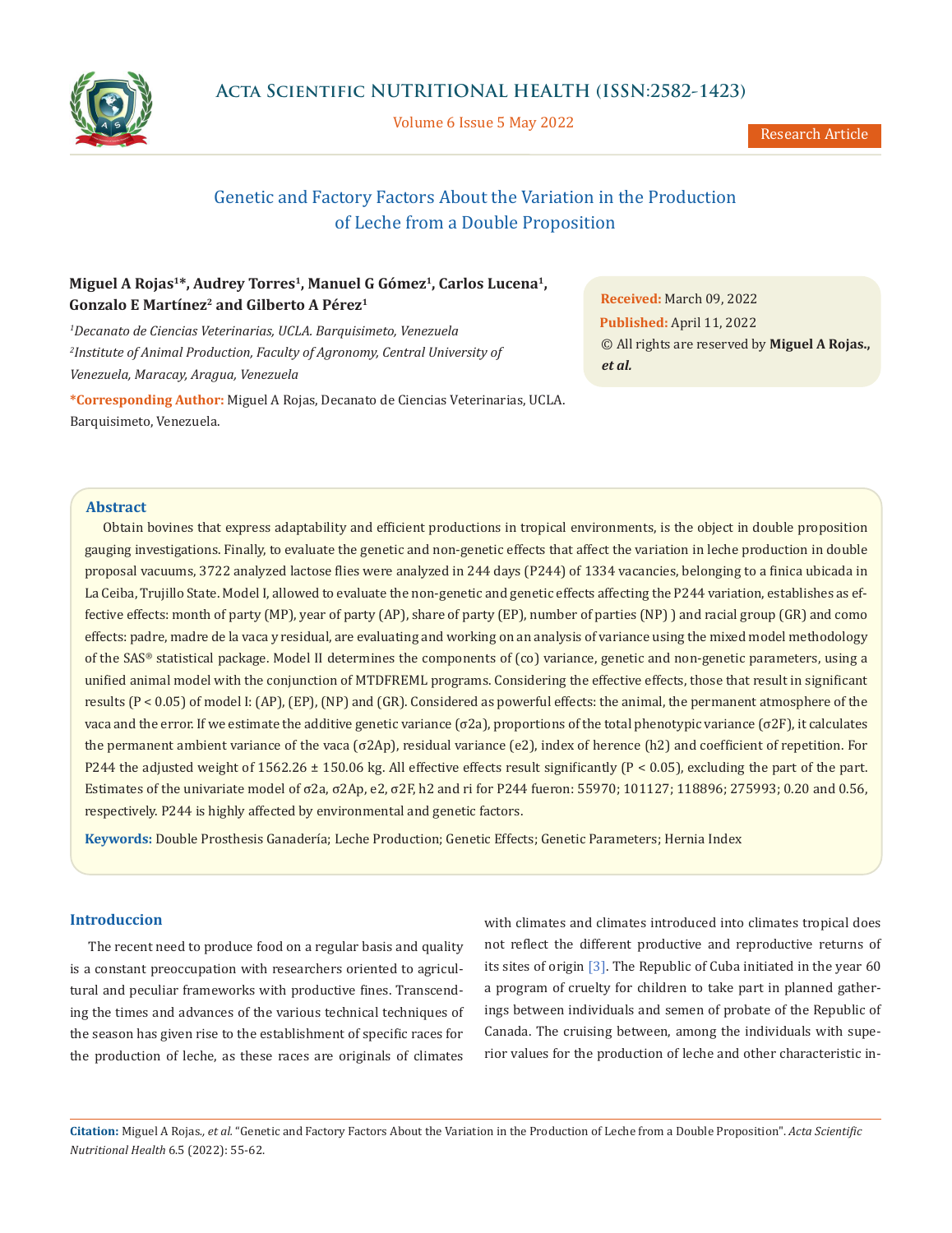terests of economic interest as a result of the origin of the breed Mambi de Cuba, there are 305 lactic acid diuretics between 2086 kg and 2106 kg [13]. In the Federal Republic of Brazil, studies show that the Guzerat breed has great adaptability and capacity to produce efficient and profitable ways  $[5,9]$ . Do Nascimento y col.  $[8]$ , indicating its indications that quintessential vacations and most cases require a lactation production media for lactation days of 9.14 kg and a duration of lactation period of 282.96 days. As well as individuals with genetic major values for initial leche production, major values for total leche production  $[8]$ . The Bolivarian Republic of Venezuela, while the rest of the Latin American lands are home to native descendants of descendants of bovine primates that breed in American animals, is home to the Criollo Limonero. With the passage of time and the best of the productive techniques surging the Carora race, the cual has shown weight production of 2689.4 kg in lactations of 296.2 days and service period of 139.8 days [28]. Similar values were obtained in study on the production of leachas in the Carora breed and Holstein x Brahman breeds, between 2948 and 3033 kg of leachates in lactated animals up to 244 days [27]. accounted for the native animals of descendants of the first bovines that breed in American animals, this is the case of the Criollo Limonero breed. With the passage of time and the best of the productive techniques surging the Carora race, the cual has shown weight production of 2689.4 kg in lactations of 296.2 days and service period of 139.8 days  $[28]$ . Similar values were obtained in study on the production of leachas in the Carora breed and Holstein x Brahman breeds, between 2948 and 3033 kg of leachates in lactated animals up to 244 days [27]. accounted for the native animals of descendants of the first bovines that breed in American animals, this is the case of the Criollo Limonero breed. With the passage of time and the best of the productive techniques surging the Carora race, the cual has shown weight production of 2689.4 kg in lactations of 296.2 days and service period of 139.8 days  $[28]$ . Similar values were obtained in study on the production of leachas in the Carora breed and Holstein x Brahman breeds, between 2948 and 3033 kg of leachates in lactated animals up to 244 days [27]. 8 days [28]. Similar values were obtained in study on the production of leachas in the Carora breed and Holstein x Brahman breeds, between 2948 and 3033 kg of leachates in lactated animals up to 244 days [27]. 8 days [28]. Similar values were obtained in study on the production of leachas in the Carora breed and Holstein x Brahman breeds, between 2948 and 3033 kg of leachates in lactated animals up to 244 days [27].

On various occasions he has opted for the massive importation of live animals with miras to increase national productions, which in the majority of cases he fractured, one times to be reborn of noble breed adaptable to tropical conditions and others by discount of the producers benefiting from the importation programs, the requirements of maneuvering and feeding. The adaptive capacity, high costs and risks associated with the import, its limiting factors to present within the animal import processes.

In Venezuela there are mixed bovines Bos indicus x Bos taurus are distributed in different locations of the national geography and that contribute with 90% of the total production of leche and 45% of carne [20]. For the year 2017, publications of the Characterization of the National Gatherer of the Integral Program of Desarrollo Lechero (PIDEL) reaffirm that the dual-proposition systems contribute significantly to the production of double-edged iron and wood, given the duality of the dual proposition, aggregates 76% of leche production units and 10% of carne production units [18]. Amplia is the information that is found in the literature related to bovines producers of double proposition [18,21]. No obstante.

#### **Materials and Methods**

The Valde Verde Production Unit is located in the municipality of La Ceiba, parish of Santa Apolonia, Estado Trujillo. Located with 360 ha of surface area and located in the northeast of the State of Trujillo.

The climate is ubiquitous in the zone of life corresponding to tropical human forest (Bht) [10], presents an approximate height of 300 msnm, with a mean temperature of 28 ° C and an annual media precipitation between 900 and 1,300 mm. The lluvias regimen is characterized by being bimodal, presenting throughout the year, with maximum peaks and minimum precipitation values.

The Rebaño was conformed to double propositional hemispheres, including crucifixion between individuals.

The semi-intensive feeding system, based on pastas such as: tanner (Urochloa radicans), guinea (Panicum maximum), estrella (Cynodon plectostachyus and Cynodon nlemfuensis) Brachiaria mutica and Echynochloa polystachya, in addition to supplementation libitum a todos los animales. The bakers will receive a supplement with a balanced diet diary of 0.5 kg up to their diet. The vacas

## **Citation:** Miguel A Rojas*., et al.* "Genetic and Factory Factors About the Variation in the Production of Leche from a Double Proposition". *Acta Scientific Nutritional Health* 6.5 (2022): 55-62.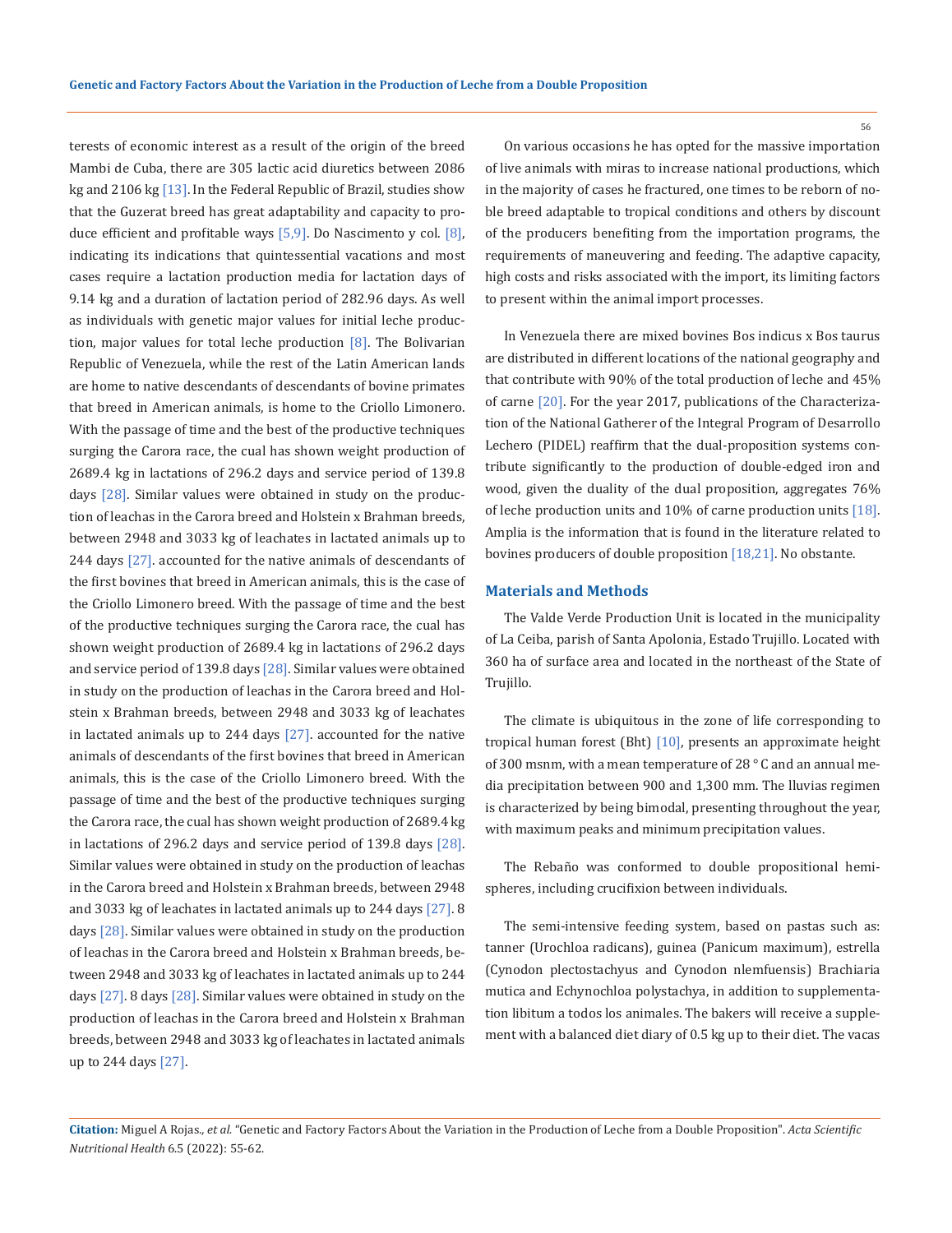receive the order supplement with a balanced diet of 18% crude protein (PC) for vaca that weighs 2 kg, depending on the availability in the market and the costs of the same.

Implement the diary orders, complete the mechanical order with the support of the becerro, followed by a restrained restraint for 30 min. The production of leche fueron obtenidas from the fifth day of production after the party.

The bovine hemorrhoids are first served during pregnancy at 3.25 years of age, with a weight between 320-340 kg. The artificial insemination is used for all the vacations in service. The detection of this cell is carried out with the help of a toroidal retrieval or androgenized vacancy. All bovine hemorrhoids that have not been treated before three (03) consecutive inseminations, pass through a natural control, for a period that oscillates the three cells, from which no contractions are eliminated. In the form of routine, gynecological evaluations are performed before and after the service.

#### **Description of the dates and models used**

Based on the information retrieved from the 244-day lactation data registers, obtained from the GanSoft® Information Registry Information Program, version 6.1, in the final stages of analyzing the obtained information, a calculation was made in give the identity of the animals, the date of birth, calculate the oath in months and years as part of the register of initiation of lactation, as well as the month and year of birth, culmination of lactation, racial composition, number of lactancias, production slides, total leche production, production adjusted to 244 slides, identification of the father and the mother of the vaca. The passage of the leche tanto del ordeño de la mañana (02:00 am) como en la tarde (02:00 pm), fue realized a conventional balance and a twelve with the production obtained by each vacancy of the order. The summary of both travel (monthly and late) is the value of monthly, weekly and quintessential travel records for each entry entered in the data base. Methodological dichas, adjusts to the recommendations described by Vaccaro [22], for the register of double bovine leeches production in the tropics. In addition, it distributes frequencies and basic statistics with SAS [19], to assist in the detection of abnormal data. for the register of lech bovines production of double proposals in the tropics. In addition, it distributes frequencies and basic statistics with SAS [19], to assist in the detection of abnormal data. for the register of lech bovines production of double proposals in the tropics. In addition, it distributes frequencies and basic statistics with SAS [19], to assist in the detection of abnormal data.

It has an initial data base of 4968 lactation observations, eliminating 1246 observations by data in its individual register of records, repeated dates and other inconsistencies between the registers, the information eliminated corresponding to the years 1989 and 1995. To contact a base de definos datos de 3722 registros de lactancias correspondiente a 1334 vacas. The table 1 shows the observations used in the various statistical analyzes.

| Part<br>vears | a    | <b>Racial</b><br>group | a    | Part<br>number | a    | My part | a    |
|---------------|------|------------------------|------|----------------|------|---------|------|
| 1996          | 75   | $\mathbf{1}$           | 116  | 1              | 775  | One     | 310  |
| 1997          | 167  | $\overline{2}$         | 147  | 2              | 865  | Feb     | 264  |
| 1998          | 111  | 3                      | 1667 | 3              | 703  | Mar     | 402  |
| 1999          | 169  | $\overline{4}$         | 863  | 4              | 499  | Abr     | 356  |
| 2000          | 270  | 5                      | 868  | 5              | 335  | May     | 253  |
| 2001          | 256  | 6                      | 61   | 6 months       | 545  | Jun     | 248  |
| 2002          | 264  |                        |      |                |      | Jul     | 312  |
| 2003          | 271  |                        |      |                |      | Ago     | 241  |
| 2004          | 249  |                        |      |                |      | Sep     | 298  |
| 2005          | 237  |                        |      |                |      | 0ct     | 375  |
| 2006          | 227  |                        |      |                |      | Nov     | 387  |
| 2007          | 277  |                        |      |                |      | Dic     | 276  |
| 2008          | 355  |                        |      |                |      |         |      |
| 2009          | 374  |                        |      |                |      |         |      |
| 2010          | 338  |                        |      |                |      |         |      |
| 2011          | 82   |                        |      |                |      |         |      |
| Total         | 3722 |                        | 3722 |                | 3722 |         | 3722 |

**Table 1**: Observations used in statistical analysis.

#### **Statistical models**

The fines of conjugation, the effects that have significant significance in the variation of leche production adjusted to 244 days, construct the final mathematical models and define the non-genetic effects including the estimation of the variance components and genetic parameters, conducted a variance analysis using mixed models and the maximum restraint vertebrate (REML) methodology of the SAS statistical package [19]. If we consider how effective

**Citation:** Miguel A Rojas*., et al.* "Genetic and Factory Factors About the Variation in the Production of Leche from a Double Proposition". *Acta Scientific Nutritional Health* 6.5 (2022): 55-62.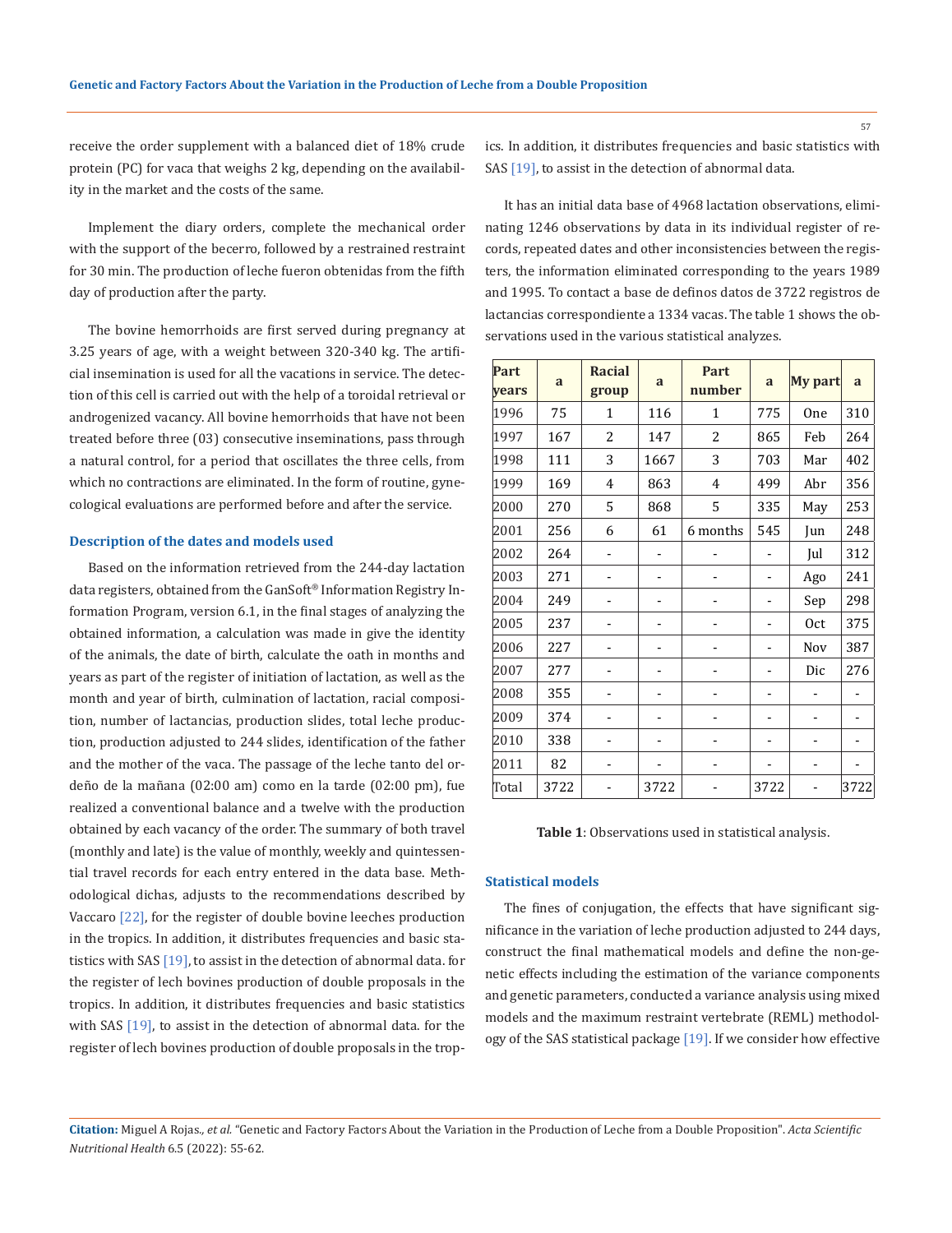we are: the oath in our party, our party, our party, racial group and the number of lactancias of the holiday. As a result, the power of the vaca, the mother of the vaca and the residual is included.

The components of (co) variance and genetic parameters were estimated, using a single animal model in conjunction with the MTDFREML (Multiple Trait Derivative Free Restricted Maximum Likelihood) programs described by Boldman and col [4]. Included for the analysis, the resulting effects as significant variance analysis with mixed models.

## **The statistical models to be used are described in continuation**

#### **Model 1**

Analyze the non-genetic effects: year, month, part number, part number and the genetic effect of the racial group on the variation of leche production.

Yijklmnop =  $\mu$  + ai + mj + tk + vl + nm + gn +  $\beta$ 1pijklmno + eijklmnop

#### Dónde

Yijklmnop = production of milk by lactation adjusted to 244 days of the vaca "o" cuyo parto ocurrió en el año "ai" y en el mes "mj", hija del toro "tk" y de la vaca "vl", al número de parto "nm", a la edad "pijklmno" y grupo racial "gn".

 $\mu$  = theoretical media of the population.

 $ai = effect of year of part "i" (i = 1996,..., 2011).$ 

mj = effect of the month of part "j" (j = January, February,…, December).

tk = power of the pad "k" ( $k = 1, 2,..., 203$ ), normal, independently distributed with cero cero and variance σ2t.

 $vl =$  effect of the matrix "l" (l = 1,2,..., 924), normal, independently distributed with cero cero and variance σ2v.

 $nm =$  effect fijo of part number "m"  $(m = 1, 2, ..., 6$  or more)

$$
gn =
$$
racial group effect  $(n = g1, g2,..., g6)$ 

|              | 1=F1 HOLSTEIN 2= F1 PARDO SUIZO | .<br>$3 \Rightarrow$ CEBU |
|--------------|---------------------------------|---------------------------|
| 4=> HOLSTEIN | $5 = >$ PARDO SUIZO             | $6=$ INDEFINIDO           |

 $58$ 

pijklmno = edad de la vaca al parto como covariable, como devivación del promedio.

 $\beta$ 1 = Yijklmnop regressions on vacancy by part of pijklmno ruler.

eijklmnop = residual, normal, independently distributed with cero y and variance σ2e.

#### **Model 2**

To obtain the components of (co) variance, the index of herenia and the proportions of the phenotypic variance that are due to the permanent ambience of the vaca (c2) and the residual (e2), a univariate animal model is used throughout the cycle of programs MTDFREML described by Boldman and col [4].

The final model for the characteristic features:

$$
y = X\beta + Za + Wp + e
$$

Dónde:

y = observation vector (production of leche adjusted to 244 days).

X, Z, W = known incidence matrices.

```
β = vector of effective effects.
```
a = vector of additive genetic effects effects.

p = vector of random effects of the permanent ambience of the vaca.

```
e = residual effect vector.
```
The mathematical hope of the model fue:

$$
E[y] = X\beta
$$

And the variance

$$
V[y] = Var \tAp \begin{bmatrix} a \\ = \\ e \\ e \end{bmatrix} \t0 \t\t \begin{bmatrix} A \sigma_{a}^{2} & 0 & 0 \\ 0 & 1 \sigma_{ap}^{2} \\ 0 & 0 & 1 \sigma_{e}^{2} \end{bmatrix}
$$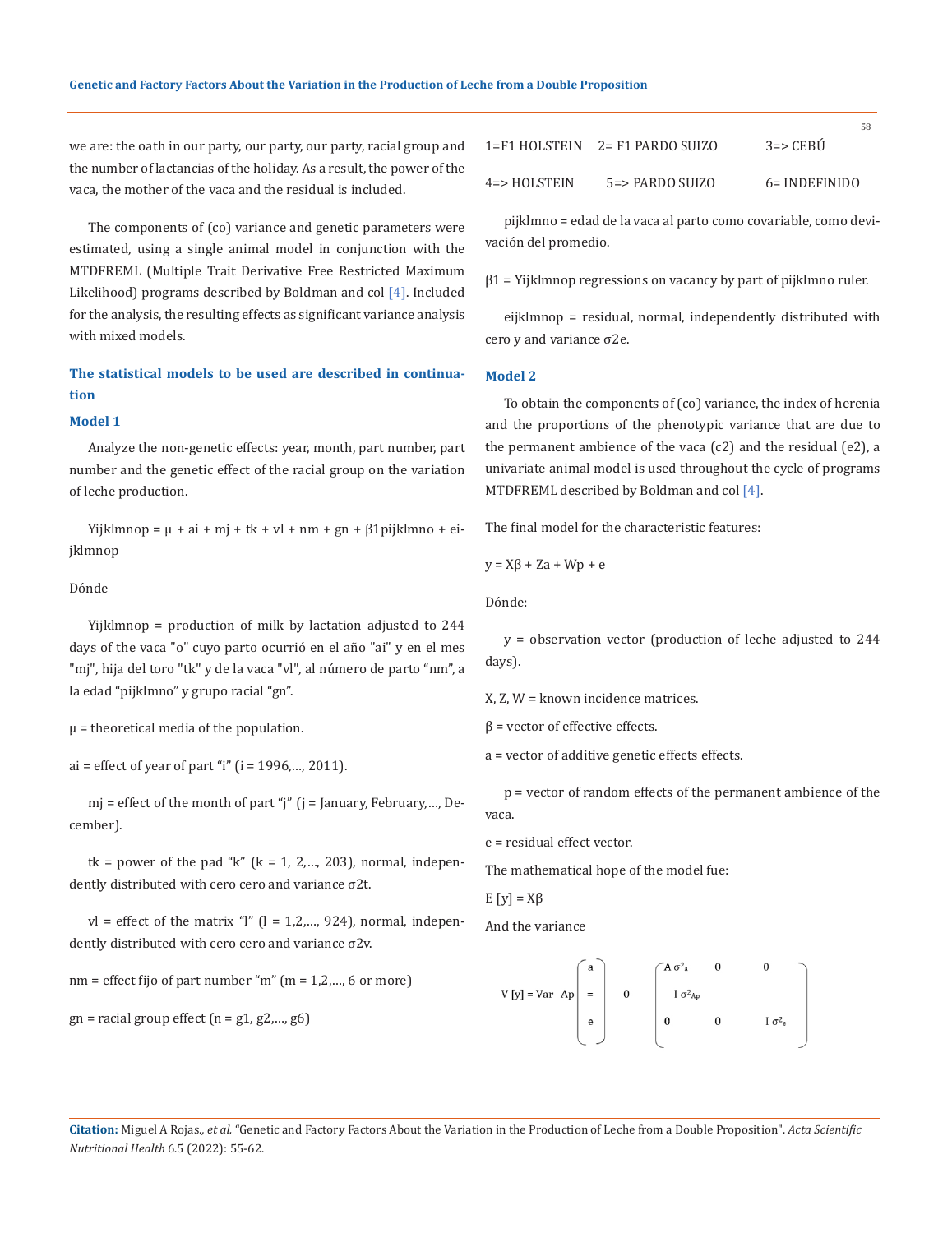#### Dónde

 $A =$  parenthesis matrix I = identity matrix  $σ2a =$  additive genetic variance

σ2Ap = permanent ambient variance σ2e = residual variance

The heredabilidad fue calcalada a partir de la formula siguiente

$$
h^2 = \frac{\sigma_a^2}{\sigma_F^2}
$$

Dónde:

 $h2$  = index of heredity σ2a = additive genetic variance

σ2F = total phenotypic variance

The repeatability is calculated with the following formula

$$
r_i = \frac{\sigma_{a}^2 + \sigma_{ap}^2}{\sigma_{F}^2}
$$

Dónde

 $ri$  = repetition coefficient  $\sigma$ 2a = additive genetic variance σ2Ap = permanent ambient variance σ2F = phenotypic variance

#### **Results and Discussion**

The production of leche commedio adjusted to 244 days of the 3722 observations made from 1562.26 with a standing error (et) of 150.06 kg, a minimum value of 18.75 kg and a maximum value of 3741.30 kg, y the unadjusted 1635.29 kg (and = 8.93 kg), the weight production of 244 days reflects superior values (90.26 kg) compared to the values reported in the literature published in the published results. 1472 kg and 244 lactase slides [11,14,17,23- 26], very inferior to other reports [12,15]. TABLE II summarizes the values of "F" of the variance analysis regarding the study object variables.

The year of departure has a very significant effect  $(P < 0.0001)$ on leche production. The best year was  $1998$  (2059,03  $\pm$  46,01) kg while the most promising productions were reflected in the years 2002 (1512,48 ± 33,77) kg and 2006 (1526,41 ± 36,27) kg to deter-

| <b>Effect</b> | GLa | Valor de F | <b>Probability</b> |  |
|---------------|-----|------------|--------------------|--|
| Year of birth | 15  | 19.50      | $0.0001**$         |  |
| Racial group  | 5   | 23.53      | $0.0001**$         |  |
| Part number   | 5   | 3.74       | $0.0022*$          |  |
| My party      | 11  | 1.14       | 0.3254ns           |  |
| Edad en meses |     | 3.87       | $0.0492*$          |  |

59

#### **Table 2:** Analysis of Variance.

 ${}^{a}$ Degrees of freedom; ns = not significant;  ${}^{*}$  = significant (P < 0.05); \*\* = very significant  $(P < 0.0001)$ .

mine the difference between the year of mayor and minor production is less than 546.55 kg. These differences can be found in relation to varying climatic factors, changes in the productive mode, failures in the register of information, ambient majorities such as food and mode that significantly affect the production of vacations [8,21].

The racial group effect, highly significant  $(P < 0.0001)$  in leche production. In literature, tienden to signal major productions for animals  $\frac{1}{2}$  European herring sanctuary [26,27]. In the obtained results it is found that the minor production medium adjusted to 244 days increased by the vacancies with mayor and equal proportion Cebú (gr3) with productions of 1498.03 kg. The major values were obtained for vacations with mayor and equal proportion Holstein (gr4) with a premium production adjusted to 244 days of 1805.09 kg (FIG. 1), followed by vacations with mayor and equal proportion Pardo Suizo (gr5) with one production production adjusted to 244 days of 1751.94 kg, showing the difference between gr4 and gr5 of 53.15 kg. Additionally, vacations of the F1 group Holstein (gr1) will show adjusted production results to 244 days of 1748.94. In the case of vacancies with mayor and equal proportion Cebú (gr3) are obtained values by debating the reporters in the literature [6,9]. Increase the reduction of proportions of genes Bos taurus, Bos indicus significantly influences the production lechera.

The effective part number, significantly affected  $(P < 0.05)$  the production of leche. If the minor production production is observed in the lot of animals slaughtered in the first batch (1628.87 ± 37.81) kg, the largest production batch is observed in the fifth batch (1729.57  $\pm$  37.12) kg. This difference is due to physiological reasons, while increasing the number of lactants, there is a proportional development of the mammary gland. The minor production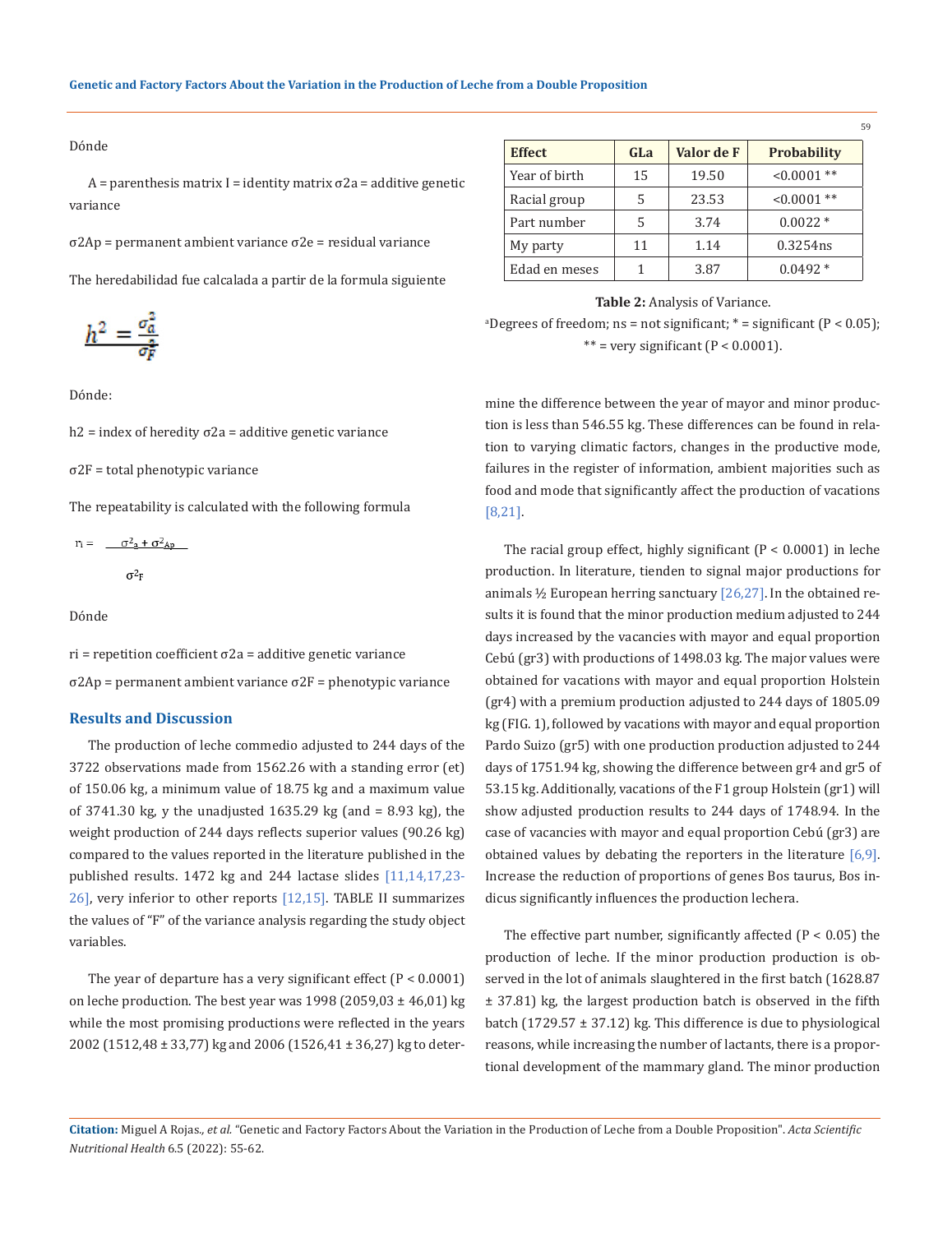

**Figure 1:** Leche production adjusted to 244 lactany days by a racial group.

of leche observed in the first lactation obesity has a physiological initiation of the mammary system, contrary to the animal only in cremation, where the tiger mammary secretion does not represent the totality of what must be shown to express its maximum productive level.

The effect of my part, no significant manner influence  $(P > 0.05)$ on leche production. If the production of adjusted adjusted milk is lowered (1641.84 ± 32.17) kg during the month of November and the maximum production of adjusted medium leached  $(1730.42 \pm$ 35.43) kg during the month of March. The difference between both months is 88.58 kg. Coincide con lo reportado  $[24,25]$  en investigaciones realizadas en tropical latitudes. The abundance of pastes in quality and quality, its disposition to the animals at present gives its best nutritional value, associated with a diet regimen, which is uniformly maintained throughout all months, with its exceptions between years, allows deduction of no significance of effect in study.

The effect eded in months, significant manner influence (P > 0.05) on leche production. Indicating that it means advancing the age of vacancies the production of gradual manure increases, has a maximum level of production that is increased to 103 months of age, declining progressively, coinciding with  $[6,13]$ . Physiologically, the novelty is found in crimson when reproducingly corresponding to its service, maintaining the corporal crimson and accordion of the glamorous mammary has the second part, vacas Bos taurus

muestran its first major contractions during active on the other hand the production of leche fue obtenida in vacas of more than 5 lactancias, a pesar de ello is shown that the duration of lactation is reduced in relation to the primeras [8].

## **Components of variance and genetic parameters**

Table 3 summarizes the variance components as well as the estimate of herence index (h2) of 0.20 and repeatability (ri) of 0.56 for leche production. Both indices are located inside the ranges reported in the Holstein specification: (h2) 0.25, (ri) 0.53 [7]; en ganado Guzerat lechero: (h2) 0.23 [16]; en ganado raza Mambi de Cuba: (h2) 0.22 [13]; in ganado raza Gyr: (h2) 0.21, (ri) 0.51 [2]. Very much due to the obtenidos in dual propositions in the Zulia state: (h2) of 0.46 in leached adjusted productions to 244 slides [1], associating these differences in the proportions of genes of specialized breeds of leche dentro del rebaño, jugando un gran papel la genotype interaction x ambiente. Data quality, mathematical model and algorithm for data computing, The repeatability (ri) is estimated for the production of leche (0,56), indicating a positive correlation between successive registers of the vacancy, allowing to decide the return of vacations from their first registers of leche production.

|             |  | $\sigma$ 2a a $\sigma$ 2Ap b | e2c | $\sigma$ <sub>2F</sub> d   | h2e        | ri f |
|-------------|--|------------------------------|-----|----------------------------|------------|------|
| Leche       |  |                              |     |                            |            |      |
| Production  |  |                              |     | 55970 101127 118896 275993 | $0.20 \pm$ | 0.56 |
| in 244 Days |  |                              |     |                            | 0.006      |      |

**Table 3:** Variancy components and genetic parameters.

a Additive genetic variance; permanent ambient variance; cVarianza residual; total phenotypic variation; herring index; Repetition coefficient.

## **Conclusions and Recommendations**

The value of the production of leche to 244 days adjusted for the effects of the model I can increase, taking into account the best of environmental factors, favoring the production of wood in quantity and quality, as well as the adoption and implementation of technology strategies in critical epochs of the year.

The P244 variable was influenced by a manner important for environmental factors and the racial group, increments in the degree of song Bos taurus to contribute significantly to the increment

**Citation:** Miguel A Rojas*., et al.* "Genetic and Factory Factors About the Variation in the Production of Leche from a Double Proposition". *Acta Scientific Nutritional Health* 6.5 (2022): 55-62.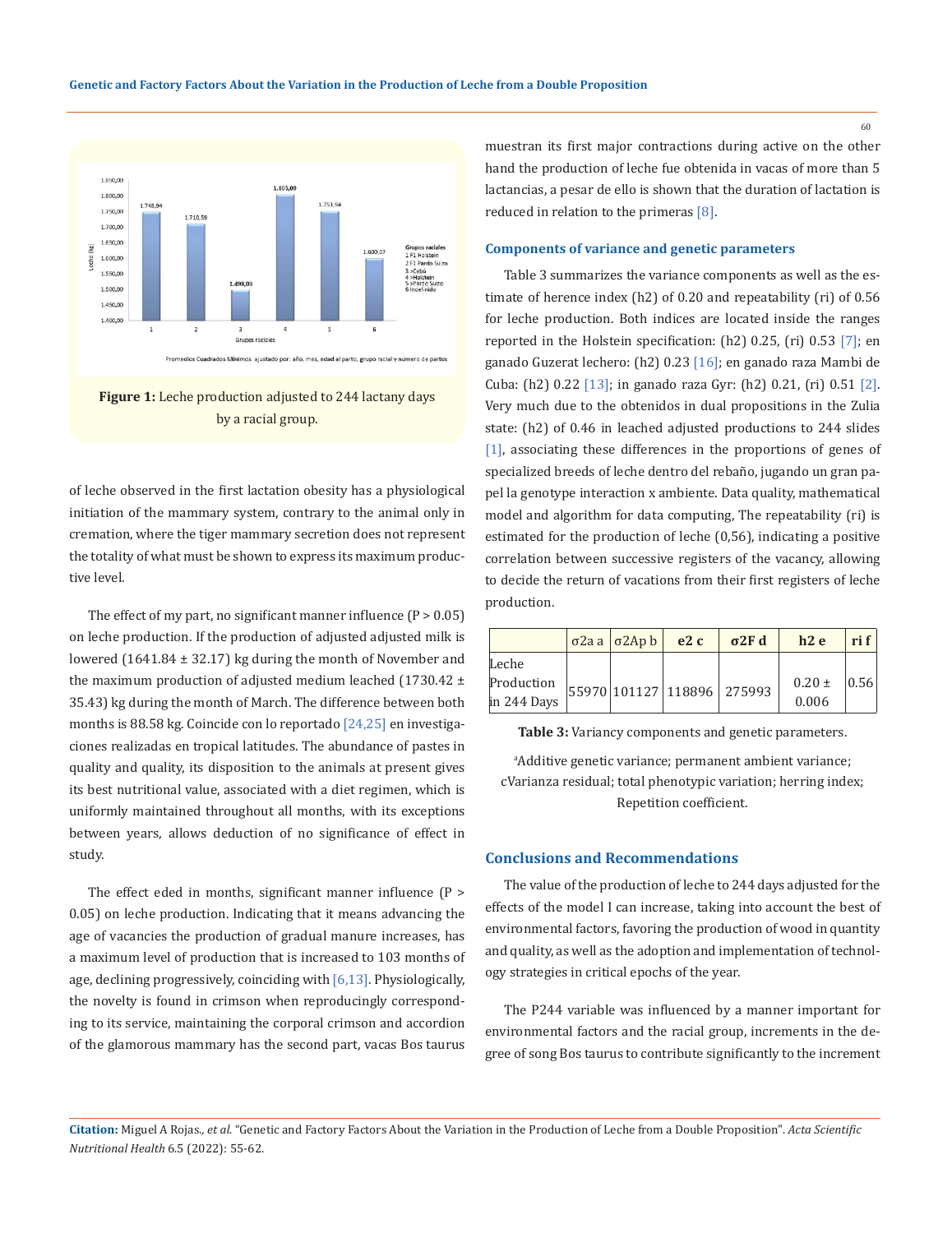of lactate production, without embarrassing environmental effects conditional on productive determinations in epochs.

Genetic effects: part year, part time, month and number of part influencing significant manner  $(P < 0.05)$  on the variation of leche production adjusted to 244 days in the study.

The value obtained for the index of herenia, indicating that part of the phenotypic variation for the production of leche adjusted to 244 days, is by effect of additive of the genes, expecting a phenotypic response intermediate by unit time to include the production to 244 days in the selection.

The estimated repeatability for leche production adjusted to 244 days indicates a positive correlation between successive registers of the vacancy, allowing the elimination of vacancies from the obstruction of its first leche production registers. Allowing time for the best genetics program.

The maximum value of the productive eda of the vacations is presented as a positive indicator to justify the return of the productive edacity of the vacals or mayors in that eda.

#### **Bibliography**

- 1. Aranguren-méndez J., *et al*. "Genetic evaluation of the doubleproposal mastitis vaccine in Venezuela". *Archivos Latinoamericanos De Producción Animal* 15 (2007): 1.
- 2. Balieiro ES., *et al*. "Estimation of genetic parameters and phenotypic, genetic and ambient trends in some productive characteristics of the Gir Leiteiro breed. Brasileiro Brasileiro de Medicina Veterinária e Zootecnia". *Belo Horizonte, Brazil* 52 (2000): 3.
- 3. Bodisco B., *et al*. "Effects of some ambient and physiological factors on the production of Holstein and Pardo holiday sheets in Maracay, Venezuela". *Tropical Agronomy* 1971; 21 (1971): 549-563.
- 4. Boldman KG., *et al*[. "A Manual for use of MTDFREML. A set of](https://www.researchgate.net/publication/281307227_A_Manual_for_Use_of_MTDFREML_-_a_Set_of_Programs_to_Obtain_Estimates_of_Variances_and_Covariances_draft)  [programs to obtain estimates of variances and covariances](https://www.researchgate.net/publication/281307227_A_Manual_for_Use_of_MTDFREML_-_a_Set_of_Programs_to_Obtain_Estimates_of_Variances_and_Covariances_draft)  (Draft)". *[USDA. ARS](https://www.researchgate.net/publication/281307227_A_Manual_for_Use_of_MTDFREML_-_a_Set_of_Programs_to_Obtain_Estimates_of_Variances_and_Covariances_draft)* (1995): 114.
- 5. Cobuci J., *et al*. "Genetic and ambient aspects of the curva de lactancia de vacas de la raza Guzerat". *Revista Brasileira de Zootecnia* 30 (2001): 1204-1211.
- 6. Colina J., *et al*. "Productive transport of a pure Holstein tire in both tropical conditions". *Review of Scientific FCV-UCV* 41 (2000): 25-32.
- 7. De Abreu Santos DJ., *et al*[. "Study of environmental and genetic](http://www.lrrd.org/lrrd23/7/sant23157.htm)  [effects that influence the production of milk and the duration](http://www.lrrd.org/lrrd23/7/sant23157.htm)  [of lactation in bovines of the breed Guzerat".](http://www.lrrd.org/lrrd23/7/sant23157.htm) *Livestock Re[search for Rural Development](http://www.lrrd.org/lrrd23/7/sant23157.htm)* 23 (2011): 7.
- 8. DO Nascimento A., *et al*. "Desempeño productive reading in vacancy Guzerat". *Revista Verde de Agroecología y Desarrollo Sustentable* 4 (2009): 85-89.
- 9. Brazil Empresa De Pesquisa Agropecuaria and Embrapa, Ganado De Leche. "Guzerat National Majority Program for Leche. Results of progeny testing, the ABC genetic testing program of ABC and nuclei MOET 144 (2011): 11-12.
- 10. Ewel J., *et al*. "Zones of life Venezuela. Second edition". Editorial Sucre, Caracas, Venezuela (1976): 270.
- 11. Ferrer J., *et al*. "Estimation of the production of double bovine sponges from the sampled samples of time intervals". Annual Report of the Institute of Animal Production 1990-1991. Central University of Venezuela. *Faculty of Agronomy* (1991): 107- 108.
- 12. Galíndez R. "Genetic and environmental factors affecting the productive characteristics of a double-propelled tree". Thesis de Grado. Faculty of Agronomy. *University of Central Venezuela* 31.
- 13. Hernández AR., *et al*. "Estimation of genetic parameters for the production of milk in vacancies Mambi de Cuba". *Archivos de Zootecnia* (2011): 60.
- 14. Khalil R., *et al*. "Shows on productive levels and integrated tires of a double proposal bovine genetics project". *Archivos Latinoamericanos De Producción Animal Archivos Latinoamericanos De Producción Animal* 1 (1997): 515-517.
- 15. López J and L Vaccaro. "Productive behavior of the Holstein Friesian race compared to the Swiss Pardo in crucifixion with Cebu in Venezuelan tires of double proposal". *Zootecnia Tropical* 20 (2002): 397-414.